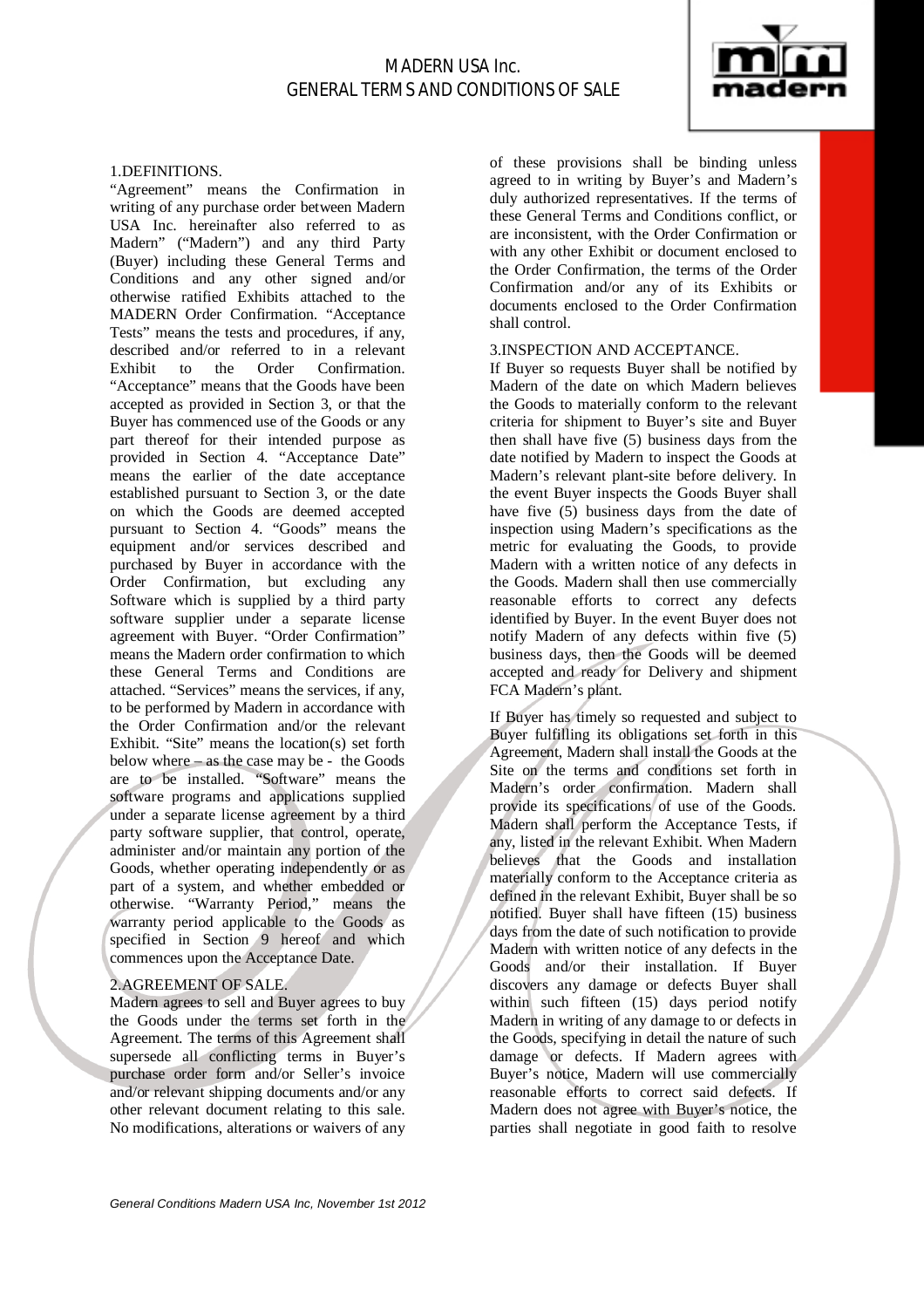

Buyer's objections. Buyer will be deemed to have accepted the Goods if written notice of damage or defects is not sent to Madern within this fifteen (15) day period.

If Madern does not install the Goods and Buyer has not inspected the Goods prior to shipment FCA from Madern's plant, Buyer shall inspect the Goods for damages or defects within fifteen (15) days after receipt of the Goods at the Site. Buyer shall use Madern's specifications as the metric for evaluating the Goods. If Buyer discovers any damage or defects, Buyer will, within such fifteen (15) day period, notify Madern in writing of any damage to or defects in the Goods, specifying in detail the nature of such damage or defects. If Madern agrees with Buyer's notice, Madern will use commercially reasonable efforts to correct said defects. If Madern does not agree with Buyer's notice, the parties shall negotiate in good faith to resolve Buyer's objections. Buyer will be deemed to have Accepted the Goods if written notice of damage or defects is not sent to Madern within this fifteen (15) day period.

#### 4.BENEFICIAL USE.

If Buyer commences use of the Goods or any portion of the Goods for their intended purpose, other than for the express purpose of training or testing as mutually agreed upon by Madern and Buyer in writing prior to Acceptance, the Goods or the applicable portion of the Goods shall be deemed accepted by Buyer. The Warranty Period for the Goods shall be deemed to have commenced concurrently with the use of the Goods or the applicable portion of the Goods for their intended purpose.

#### 5.BUYER'S OBLIGATIONS.

Madern's obligations under this Agreement are contingent upon Buyer fulfilling its obligations hereunder. Buyer shall at no charge: prepare the Site in accordance with Madern's instructions in a timely manner; provide access to the Site necessary to install the Goods; provide reasonable and secure working space and facilities, including heat, light, ventilation, adequate electric current and outlets; provide cranes, hoists, personnel necessary to off- load, unpack and install the Goods; ensure that the flooring has sufficient load bearing capacity to support the Goods; deliver timely, accurate, up to date information reasonably requested by Madern; respond in a timely manner to any

reasonable Madern request in connection with progression of the installation and testing; be responsible for compliance with environmental requirements on the Site; provide Madern with all legal, administrative, technical and other requirements applicable to delivery, installation and safety at least thirty (30) days before the Goods are delivered to the carrier; and secure all permits, consents, licenses or government approvals required for installation of the Goods. Failure of Buyer to timely meet these obligations shall be cause for adjustment to the schedule, contract prices and other terms of this Agreement.

## 6.PRICES.

The prices for the Goods and/or the (Installation) Services and/or any Buyer training, and/or any technical support and/or any other performance by Seller purchased by Buyer under this Agreement are itemized separately in the Order Confirmation. Unless expressly agreed otherwise, all prices are in United States dollars and do not include any sales, use, excise, property or any other taxes or charges imposed by any government or any governmental authority applicable to sales, use, or delivery of the Goods or any components thereof, the Services, any training or technical support and/or any other performance by Seller. All such taxes and/or charges shall be stated separately on Madern's invoice and paid by Buyer, unless Buyer provides Madern with a proper tax or similar exemption certificate. Madern reserves the right to change the price of the Goods if technical modifications are required or requested after the date of the Order Confirmation.

## 7.PAYMENT.

## 7.1.PAYMENT FOR GOODS

The first installment of the price for the Goods described in the Order Confirmation (the "Purchase Price") will be due into Madern's relevant bank account on the fifteenth working day after the date of the signing of the Order Confirmation by or on behalf of Madern. The balance of the Purchase Price shall be paid by irrevocable, confirmed letter of credit accepted by Madern and opened in favor of a bank selected by Madern at least three (3) months prior to the agreed date of delivery of the Goods which letter of credit shall provide for payment in accordance with the Purchase Order confirmation. Unless agreed otherwise costs and any other charges in connection with the issuing and opening of such L/C will be for Buyer's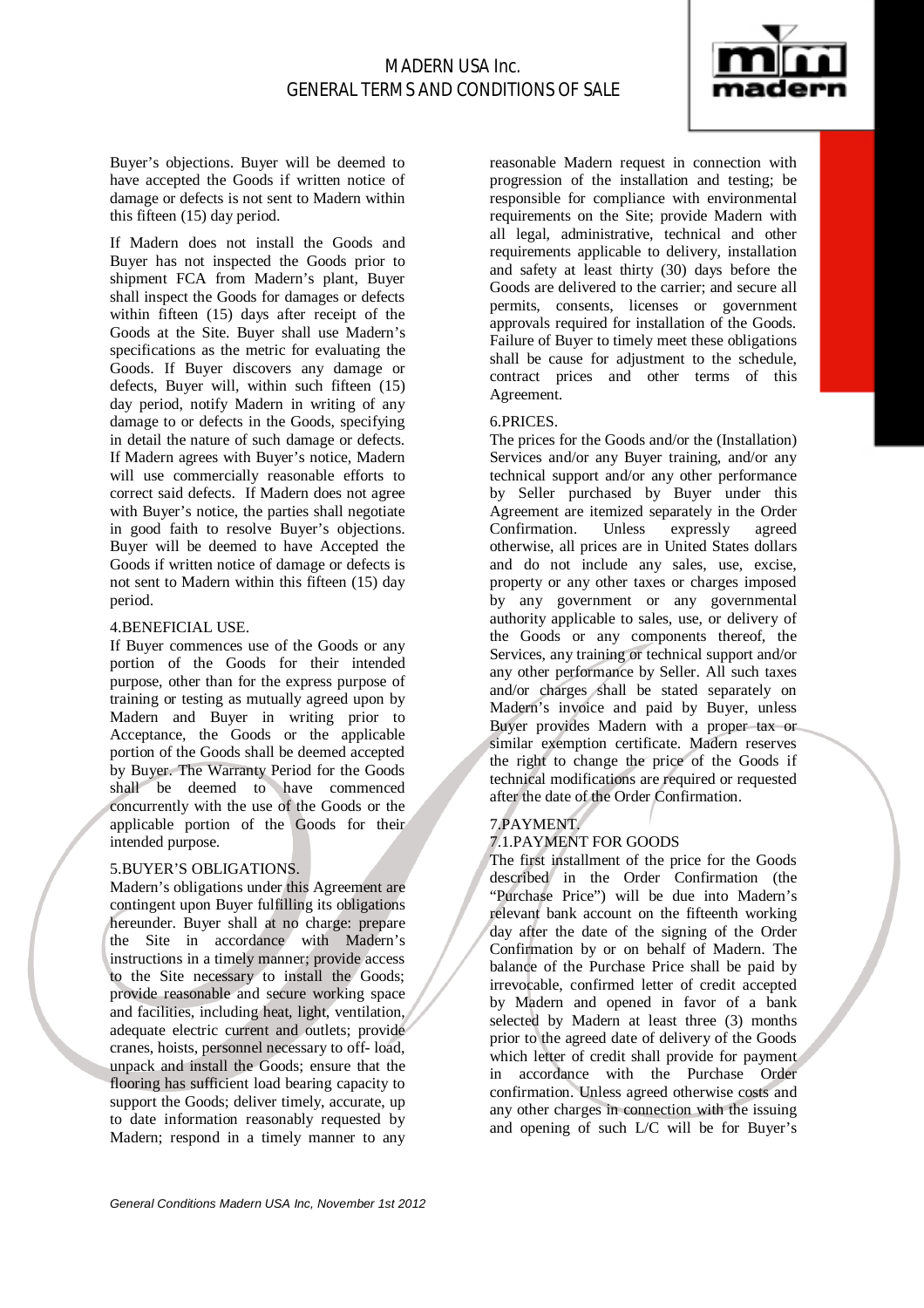

account. Madern may draw on the letter of credit notwithstanding delays in shipping, delivery, and installation that are beyond Madern's control or if nonessential parts are missing. Buyer waives any right of setoff it may have under this Agreement with respect to the letter of credit amount. Buyer agrees to pay interest charges of  $1\frac{1}{2}\%$  per month (18%) annual rate), or if less, the maximum amount allowed by law, on past due amounts. Shipment and deliveries by Madern shall at all times be subject to approval by Madern's credit department.

#### 7.2.PAYMENT FOR SERVICES.

One hundred percent (100%) of the price for any Services set forth in the Order Confirmation (the "Services Price") shall be immediately due and payable upon completion of the Services by Madern.

## 7.3. PAYMENT FOR TRAINING.

One hundred percent (100%) of the price set forth in the Order Confirmation for any Buyer training (the "Training Price") shall be immediately due and payable upon completion of such training.

## 8.DELIVERY, PACKAGING, TITLE AND RISK OF LOSS.

Packing for shipment is not included in the Purchase Price. Madern shall deliver the Goods FCA Madern's plant (Incoterms 2010). Unless expressly provided otherwise, Buyer shall arrange for transportation of the Goods to the Site and transport insurance at its sole cost and expense. Absent specific instructions from Buyer, Madern will exercise its own discretion to select a carrier. Risk of loss passes to Buyer upon delivery of the Goods to the carrier, the carrier acting as Buyer's agent. Title to the Goods passes upon Buyer's payment in full for the Goods. If retention of title in Madern is subject to registration or observance of any other legal requirement, Buyer shall cooperate and take all necessary steps to preserve title in Madern until Madern has received payment in full.

## 8.1 DELIVERY.

Provided Buyer is not in breach of its obligations under this Agreement, Madern will deliver the Goods on the date provided in the Order Confirmation and/or within the delivery period stated in the Order Confirmation, which period starts running on the date Madern shall have received from Buyer the signed Order

Confirmation and any relevant payment. Madern may delay the date of delivery of the Goods by notifying Buyer that Madern will be unable to perform timely its delivery obligations due to any cause beyond Madern's reasonable control or if technical modifications are required or requested by Buyer after the date of Order Confirmation. Any such delay shall not be a breach of this Agreement, provided that Madern takes reasonable steps to effect delivery of the Goods as expeditiously as possible thereafter.

#### 9.LIMITED WARRANTY. 9.1.GOODS WARRANTY.

Subject to the conditions set forth herein, Madern warrants to Buyer that for the one (1) year period commencing upon the Acceptance Date, the Goods will be free from defects in material, workmanship and design and will perform in accordance with Madern's specifications under normal use/service and in accordance with information provided by Madern. Madern's sole obligation, and Buyer's sole and exclusive remedy, under this limited warranty is to repair or replace or refund the purchase price of, at Madern's option and expense, any Goods or component thereof that is defective in material, workmanship, or design always provided that (a) Buyer has promptly notified Madern of such defects before the end of the Warranty Period and (b) Buyer promptly returns the defective Goods or component(s) thereof to Madern within the Warranty Period.

Buyer shall prepay and bear the risk and cost of transportation from Buyer to Madern of any such returned Goods or component(s). Madern shall bear the risk and cost of transportation from Madern to Buyer of any such repaired or replacement Goods or component(s). Any repaired or replaced Goods shall be warranted again once as provided in this Section for one (1) year. Madern shall at its sole option extend or assign to Buyer any warranties offered by third parties on such repaired and/or replaced products of such third parties incorporated within the Goods and sold by Madern to the Buyer.

#### 9.2.ADDITIONAL CONDITIONS.

The warranties contained herein shall not apply to any Goods or component thereof that (i) has been altered or changed after delivery by Madern; (ii) has been installed, repaired, serviced or maintained by personnel not adequately trained to repair or service such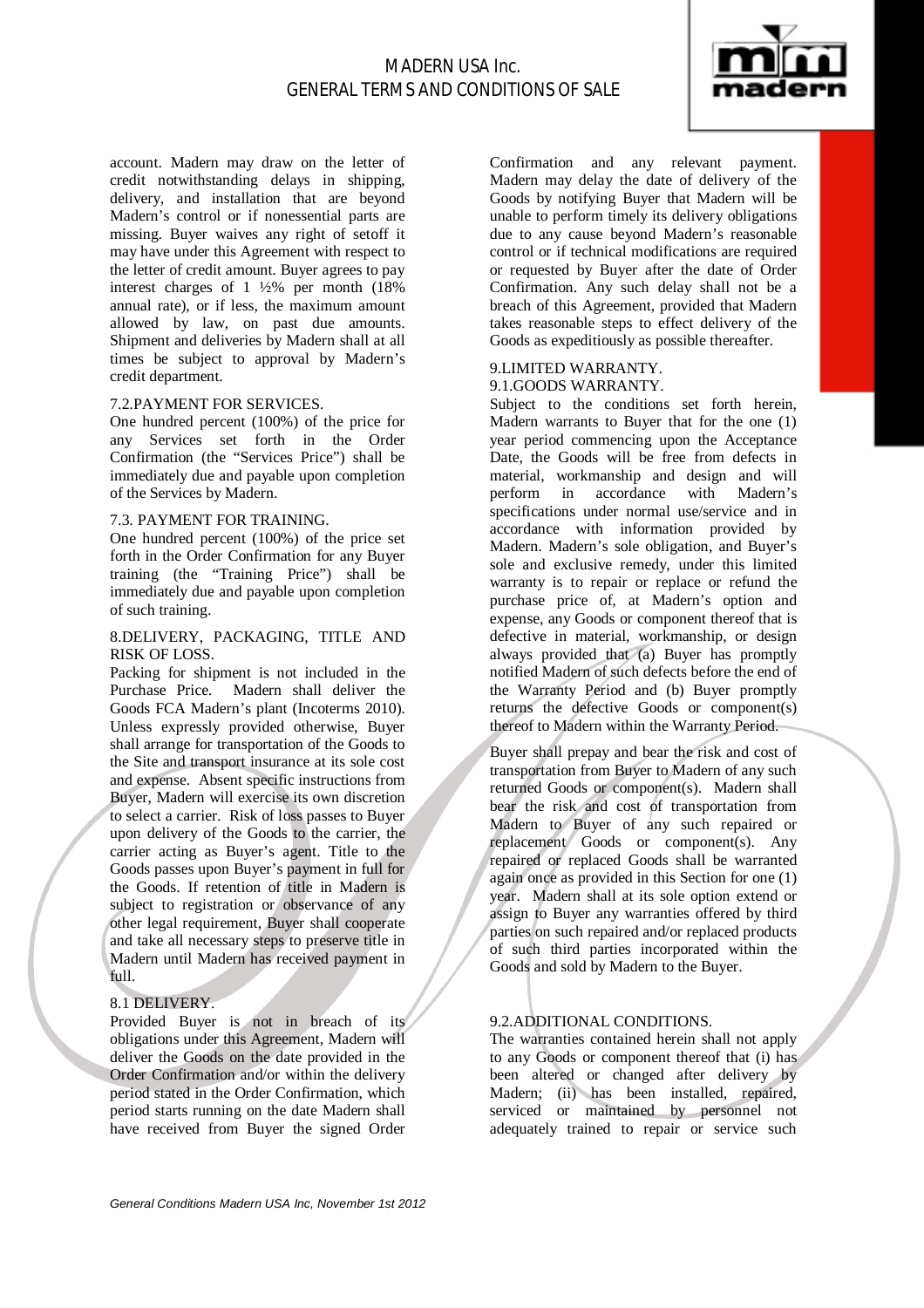

Goods; (iii) has been used in conjunction with any equipment, components, parts or assemblies, other than any such equipment, components, parts or assemblies approved for use in writing by Madern; (iv) has not been stored, installed, used, repaired or maintained in accordance with Madern's specifications; (v) has been damaged by Buyer, a third party or Force Majeure Event (as defined below); or (vi) does not function properly due to defects in or malfunctions of Buyer's other equipment or (vii) does not function properly due to normal wear and tear.

#### 9.3.DISCLAIMER.

THE FOREGOING WARRANTIES ARE EXCLUSIVE AND IN LIEU OF ALL OTHER WARRANTIES, WHETHER EXPRESS OR IMPLIED, EITHER IN FACT OR BY OPERATION OF LAW, STATUTORY OR OTHERWISE<br>INCLUDING ANY WARRANTY OF INCLUDING ANY WARRANTY OF MERCHANTABILITY OR FITNESS FOR A PARTICULAR PURPOSE.

In particular, but without prejudice to the generality of the foregoing, Madern does not warrant that the products will meet the Buyer's requirements, or will operate in combination with other systems or hardware that the Buyer selects. Madern does not authorize anyone, including but not limited to, Madern employees, agents or representatives to make a warranty on Madern's behalf.

#### 9.4.

When the defect(s) have not been successfully remedied :

(a) the Buyer is entitled to a reduction of the purchase price in proportion to the reduced value of the Product, provided that under no circumstances such reduction shall exceed 25 percent of the purchase price or

(b) where the defect is so substantial as to significantly deprive Buyer of the benefit of the agreement , the Buyer may terminate the agreement by written notice to Madern. The Buyer is then entitled to compensation for the loss he has suffered up to a maximum of 25 percent of the purchase price.

### 10.TRAINING.

Madern shall provide, or cause to be provided, any training specified in the Order Confirmation on the terms and conditions set forth therein and in any Exhibit and/or other document attached thereto.

## 11.SOFTWARE.

## 11.1.LICENSE.

In the event and to the extent any of the Goods contain or are sold with Software, Buyer acknowledges and agrees that such Software is sold to Buyer subject to the terms and conditions of either the applicable software provider's license agreement between Buyer and a third party software provider or the relevant terms and conditions in the Agreement with Madern. Madern will undertake that for each such Software program a relevant license is granted by the third party licensor, along with any printed documentation that is part of the Software.

#### 11.2.WARRANTY.

Any warranties with respect to Software shall run directly from the third party software provider to Buyer pursuant to such third party software provider's license agreement. MADERN PROVIDES NO WARRANTIES WITH RESPECT TO SOFTWARE SUPPLIED TO BUYER PURSUANT TO THIS AGREEMENT AND DISCLAIMS ALL WARRANTIES, WHETHER EXPRESS OR IMPLIED WITH RESPECT TO SOFTWARE SUPPPLIED BY A THIRD PARTY SOFTWARE SUPPLIER. ALL WARRANTIES OF MERCHANTABILITY AND FITNESS FOR A PARTICULAR PURPOSE ARE HEREBY EXCLUDED WITH RESPECT TO ANY SOFTWARE.

#### 11.3.PATENTS-LICENSES.

The Buyer declares that it is the due owner, licensee, holder or authorized user of the patents, licenses, processes, trademarks, designs or models necessary for the purpose of the manufacturing of the Goods by Madern. Buyer also declares that no infringements of patents, processes, trademarks, designs or models will apply on the final products manufactured by the Buyer with the Goods supplied by Madern. Should suits for infringement of patents, processes, trademarks, designs or models be substitute for Madern in any proceedings and to protect and hold Madern harmless from and against any liability incurred, without limitation, it being specified that Madern shall nevertheless approve the means of the defense and the choice of the attorney or attorneys. Should the Buyer's substitution in proceedings not be possible or desired by Madern, the Buyer agrees to provide legal assistance to Madern for its defense, and to bear all costs resulting therefor including the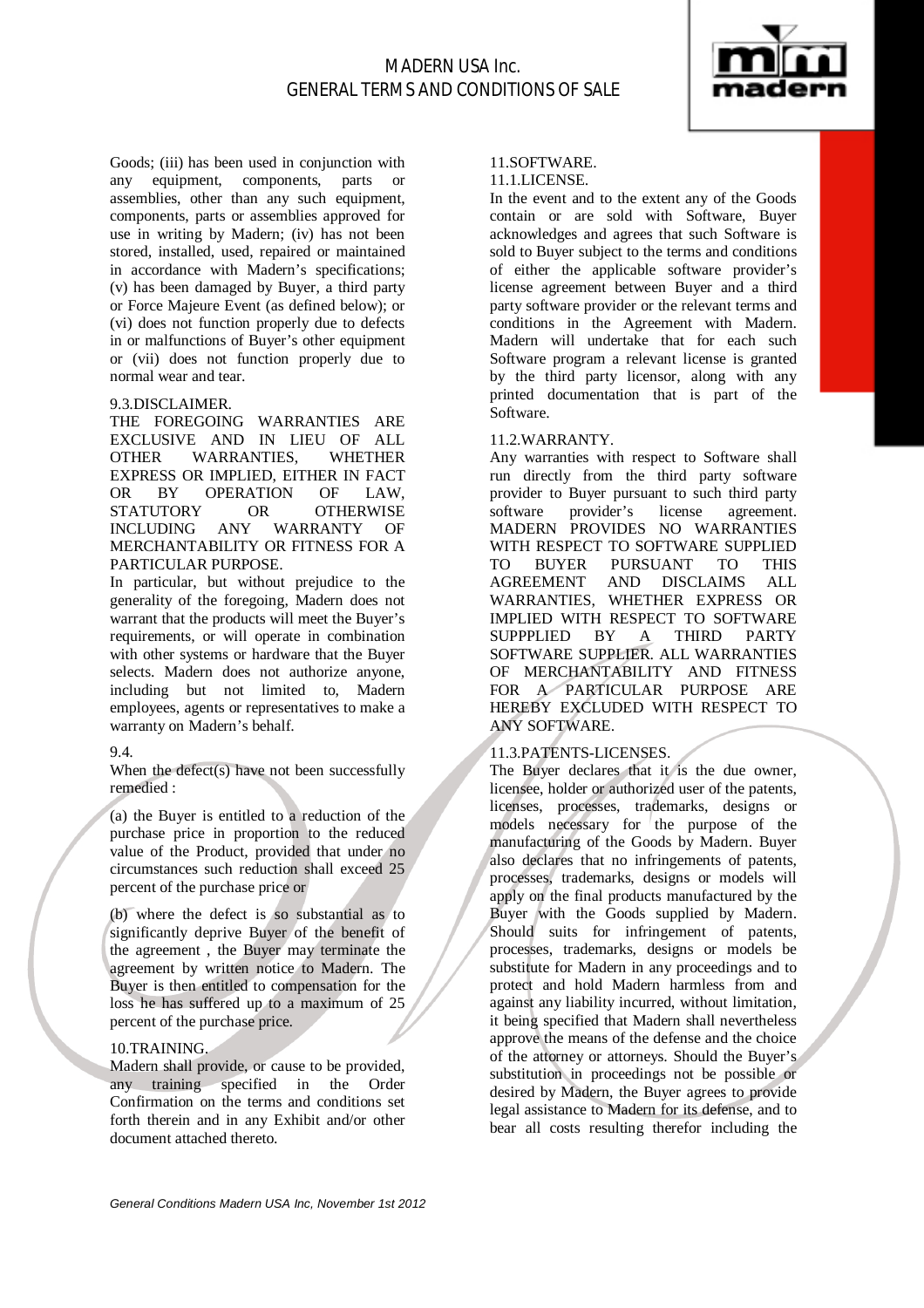

amounts resulting from court orders issued against Madern, as well as all the expenses incurred by Madern in connection with the proceedings.

### 12.CONFIDENTIAL INFORMATION.

All information and documentation supplied hereunder that is not in the public domain, is neither independently developed by Buyer nor received from a third party not under an obligation of confidence, shall be treated by Buyer as confidential and the property of the disclosing party. Such information and documentation shall not be disclosed to third parties nor used other than for the Goods, which are the subject of this Agreement without the prior written consent of the disclosing party.

#### 13.LIMITATIONS OF DAMAGES.

Except where damages are expressly provided for under this Agreement, Buyer may claim damages for breach of contract from the other party only upon termination for default. IN NO EVENT SHALL MADERN BE LIABLE FOR ANY SPECIAL, INCIDENTAL, INDIRECT, PUNITIVE OR CONSEQUENTIAL DAMAGES , OR ANY DAMAGES FOR LOSS OF BUSINESS, PROFITS, BUSINESS INTERRUPTION, OR ANY PECUNIARY LOSS ARISING OUT OF OR IN CONNECTION WITH THIS AGREEMENT, THE OPERATION OR USE OF OR INABILITY TO OPERATE OR USE THE PRODUCTS ACQUIRED PURSUANT TO THIS AGREEMENT OR THE PROVISIONS OF OR FAILURE TO PROVIDE SUPPORT OR OTHER SERVICES, REGARDLESS OF THE FORM OF ACTION, WHETHER IN CONTRACT, TORT (INCLUDING NEGLIGENCE, ERROR, MISTAKE OR OMISSION ON THE PART OF MADERN, ITS AFFILIATES, SUBSIDIARIES, EMPLOYEES , AGENTS, CONTRACTORS, OR SUPPLIERS) STRICT LIABILITY OR OTHERWISE, EVEN IN THE EVENT MADERN HAS BEEN ADVISED OF THE POSSIBILITY OF SUCH DAMAGES.

The limitation on liabilities in this Section is independent of and in addition to other provisions in this Agreement relating to remedies or liabilities and shall be enforceable even if such other provisions are unenforceable or fail of their essential purpose.

## 14.LIMITATION OF ACTIONS.

No action, regardless of form, arising out of any claimed breach of this Agreement or obligations under this Agreement may be brought by either party more than two (2) years after the cause of action has accrued.

#### 15.LIMITATION OF LIABILITY.

Except where prohibited by law, Madern's liability for loss or damages arising out of or in connection with this Agreement, or the use or operation or the inability to use or operate the products acquired pursuant to this Agreement, or for delay or malfunction of any product under this Agreement, regardless of the form of action, whether in contract, tort (including negligence), strict liability, or otherwise shall not exceed the amount actually paid by Buyer under this Agreement. In the event that a court of competent jurisdiction should hold that the limitations of liabilities or remedies available as set forth in this Agreement or any portions thereof, are unenforceable for any reason, or that any of Madern remedies under this Agreement fail of their essential purpose, Buyer expressly agrees that under no circumstances shall Madern's total liability to Buyer or any party claiming by, through or under Buyer for any cause whatsoever, and regardless of the form of action, whether in contract, or in tort, including negligence, in the aggregate exceed the amount paid by Buyer under this Agreement.

## 16.INDEMNITY.

Madern agrees to indemnify and save Buyer, its directors, officers, agents and employees harmless from and against all damage or injury (including death) to property and person resulting from the intentional or grossly negligent acts or omissions of Madern's officers, employees, agents, contractors or subcontractors in connection with the performance of this Agreement, except to the extent such damages or injury results from the intentional or negligent conduct of Buyer, its officers, employees or agents. Buyer agrees to indemnify and save Madern, its affiliates and its and their directors, officers, agents, employees, contractors and subcontractors harmless from and against all damage or injury (including death) to property and person resulting from the intentional or negligent acts or omissions of Buyer's officers, employees, agents, contractors or subcontractors in connection with the performance of this Agreement or from third party claims or suits to the extent resulting from product liability or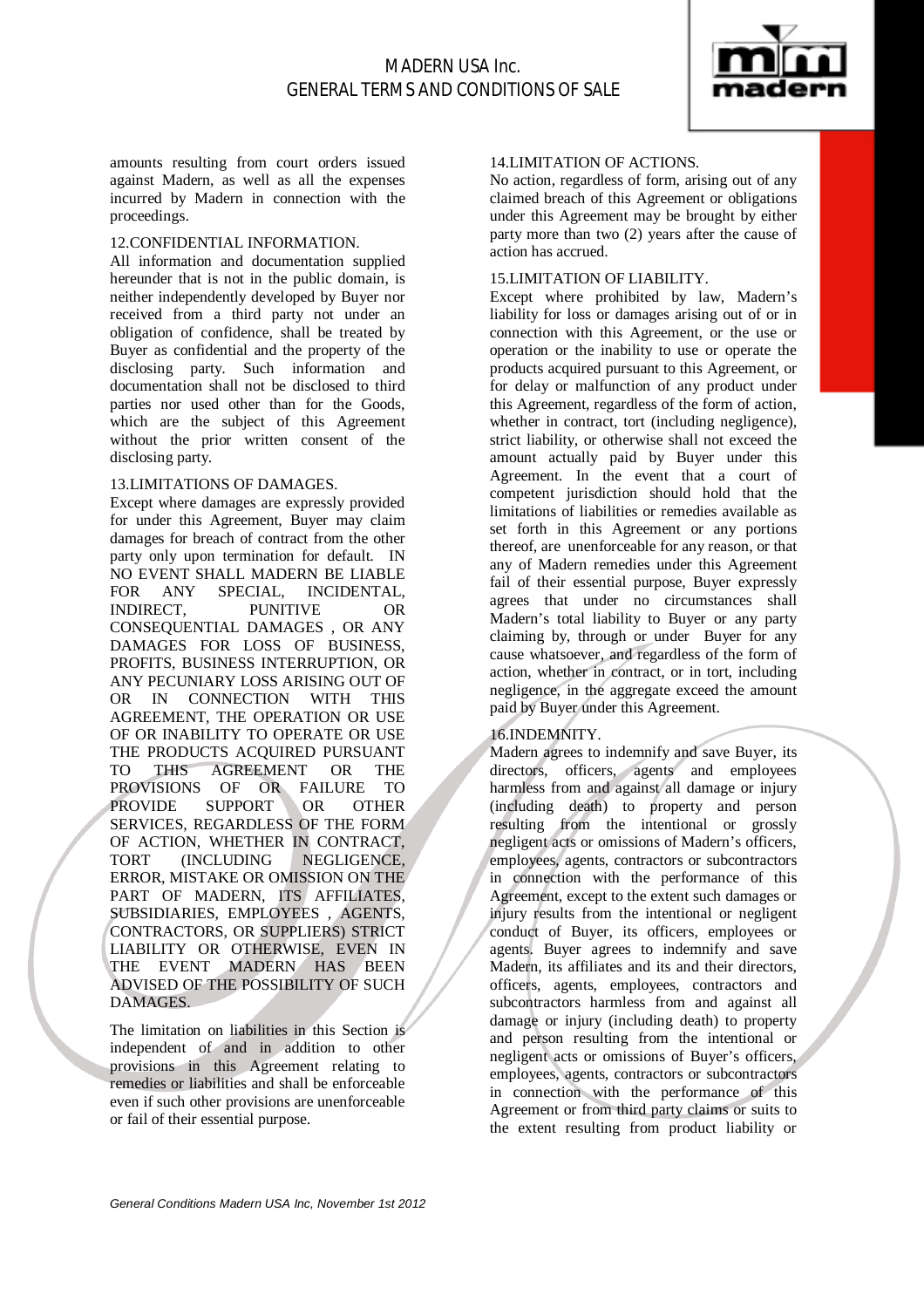

other claims arising from, or in connection with, the use or operation by Buyer, its employees, agents, or contractors of the Goods, except to the extent such damage or injury results from the intentional or grossly negligent conduct of Madern, its affiliates, or its or their officers, employees, agents or contractors.

## 17.FORCE MAJEURE.

Neither party shall be liable for any delay or failure to perform hereunder due to conditions beyond its reasonable control including, but not limited to: acts of God; fires; floods; earthquakes; wars, terrorism; riots or sabotage; accidents; strikes; freight embargoes or transportation delays; shortage of labor; inability to secure transportation, material equipment, or containers on account of shortages; and any future laws or acts of any governmental authority having jurisdiction ("Force Majeur Events").

## 18.GOVERNING LAW; DISPUTES.

The rights and obligations of the parties pursuant to the Agreement shall be governed by and construed in accordance with the laws of the United States and the State of North Carolina, without reference to its conflicts of law principles and without respect to the United Nations Convention on Contracts for the International Sale of Goods. Any action or proceeding under this Agreement shall be commenced exclusively in the courts of the United States for the Eastern District of North Carolina, or the courts of the State of North Carolina for Wake County, and all parties hereto irrevocably submit, consent, and waive any objection to the jurisdiction of such courts on the basis of venue, inconvenient forum, or otherwise.

#### 19.ASSIGNMENT.

Buyer may not assign (except to a wholly owned subsidiary or as otherwise permitted herein) its rights or obligations hereunder, without Madern's prior written approval, which shall not be unreasonably withheld. Madern may subcontract portions of its work hereunder, provided that Madern will be responsible as if it had performed the work itself.

#### 20.ENTIRE AGREEMENT.

Without prejudice to article 2 hereof the Order Confirmation, these General Terms and Conditions and any other Exhibits attached to

the duly signed Order Confirmation together constitute the entire understanding between the parties relating to the subject matter hereof and supersede all previous communications, representations or agreements, either oral or written. No representations or statements of any kind made by any representative of Madern not stated herein shall be binding on Madern.

## 21.WAIVER OF BREACH.

A waiver by any party hereto of a breach of any provision of this Agreement shall not operate or be considered as a waiver of any subsequent breach by any party.

### 22.NOTICES.

All notices or other documents which are required or permitted to be sent by this Agreement shall be personally delivered, sent by certified or registered mail, or sent by reputable overnight delivery service, or by telecopier (with confirmation sent by reputable overnight delivery service unless receipt of the telecopy is confirmed), in all cases with postage or charges prepaid, to the parties entitled to receive such notices at the addresses set forth on the signature page hereto, or at such other address as such party is directed to send notices by a notice given in conformity with the requirements of this Section. Any such notice shall be deemed to have been received (i) if mailed by certified or registered first class mail on the fourth business day after the post-marked date thereof, (ii) if sent by overnight delivery service on the day following delivery of the notice to the delivery service, (iii) if delivered by personal delivery, at the time it is delivered, or (iv) if sent by telecopy, on the business day immediately following the sending.

#### 23.AMENDMENT.

Without in any way voiding the whole hereof, any and all parts of this Agreement may only be amended in writing, as mutually agreed and duly signed by the parties.

#### 24.SEVERABILITY.

If any term, covenant, condition or provision of this Agreement, or the application thereof to any person or circumstance, shall to any extent be held by a court of competent jurisdiction to be invalid, void or unenforceable, the remainder of the terms, covenants, conditions or provisions of this Agreement, or the application thereof to any person or circumstance, shall remain in full force and effect and shall in no way be affected,